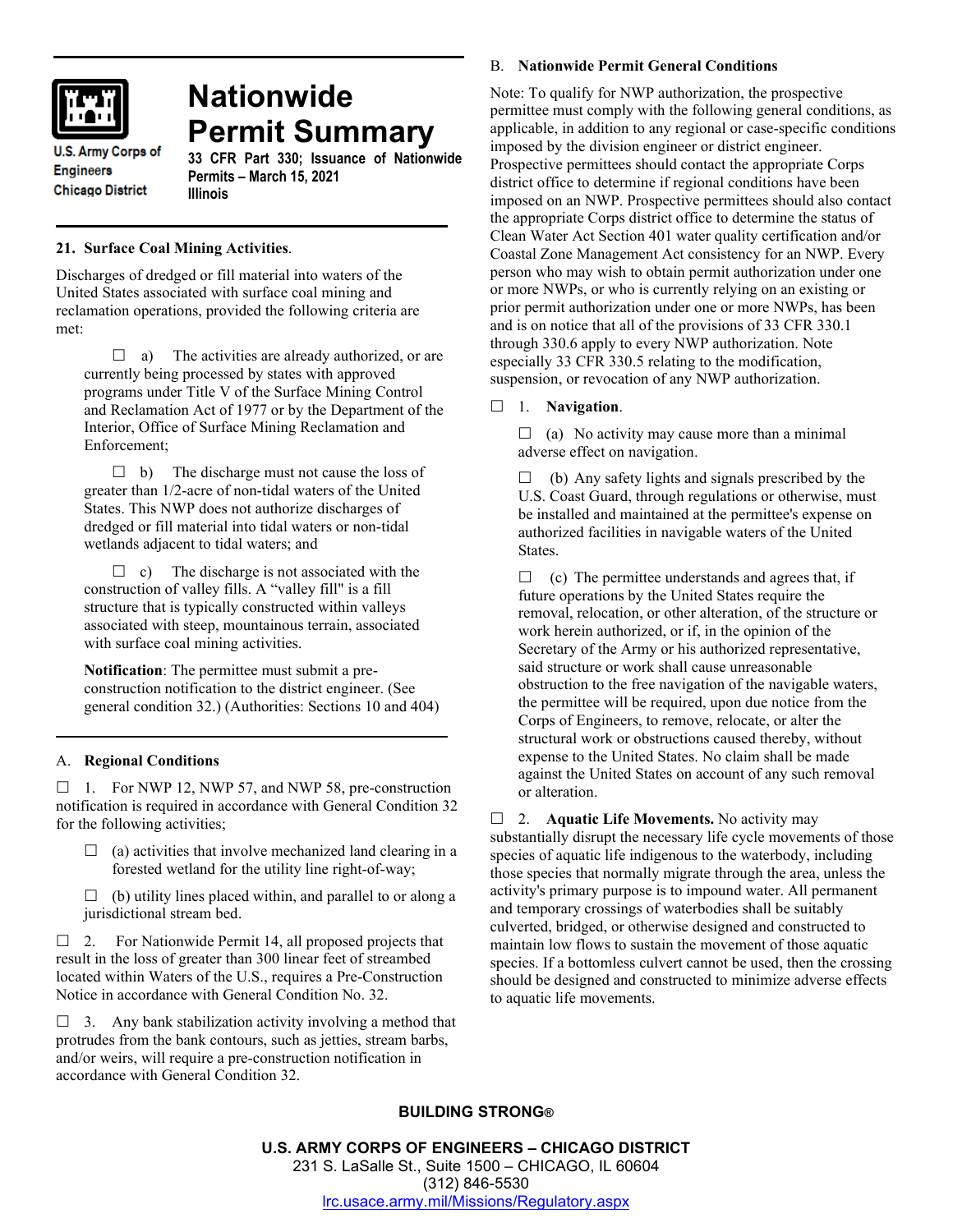3. **Spawning Areas**. Activities in spawning areas during spawning seasons must be avoided to the maximum extent practicable. Activities that result in the physical destruction (e.g., through excavation, fill, or downstream smothering by substantial turbidity) of an important spawning area are not authorized.

 4. **Migratory Bird Breeding Areas.** Activities in waters of the United States that serve as breeding areas for migratory birds must be avoided to the maximum extent practicable.

 5. **Shellfish Beds**. No activity may occur in areas of concentrated shellfish populations, unless the activity is directly related to a shellfish harvesting activity authorized by NWPs 4 and 48, or is a shellfish seeding or habitat restoration activity authorized by NWP 27.

 6. **Suitable Material**. No activity may use unsuitable material (e.g., trash, debris, car bodies, asphalt, etc.). Material used for construction or discharged must be free from toxic pollutants in toxic amounts (see section 307 of the Clean Water Act).

 7. **Water Supply Intakes**. No activity may occur in the proximity of a public water supply intake, except where the activity is for the repair or improvement of public water supply intake structures or adjacent bank stabilization.

 8. **Adverse Effects from Impoundments**. If the activity creates an impoundment of water, adverse effects to the aquatic system due to accelerating the passage of water, and/or restricting its flow must be minimized to the maximum extent practicable.

 9. **Management of Water Flows**. To the maximum extent practicable, the pre-construction course, condition, capacity, and location of open waters must be maintained for each activity, including stream channelization, storm water management activities, and temporary and permanent road crossings, except as provided below. The activity must be constructed to withstand expected high flows. The activity must not restrict or impede the passage of normal or high flows, unless the primary purpose of the activity is to impound water or manage high flows. The activity may alter the pre-construction course, condition, capacity, and location of open waters if it benefits the aquatic environment (e.g., stream restoration or relocation activities).

 10. **Fills Within 100-Year Floodplains**. The activity must comply with applicable FEMA-approved state or local floodplain management requirements.

□ 11. **Equipment**. Heavy equipment working in wetlands or mudflats must be placed on mats, or other measures must be taken to minimize soil disturbance.

 12. **Soil Erosion and Sediment Controls**. Appropriate soil erosion and sediment controls must be used and maintained in effective operating condition during construction, and all exposed soil and other fills, as well as any work below the ordinary high water mark or high tide line, must be permanently stabilized at the earliest practicable date. Permittees are encouraged to perform work within waters of the United States during periods of low-flow or no-flow, or during low tides.

 13. **Removal of Temporary Fills**. Temporary structures must be removed, to the maximum extent practicable, after their use has been discontinued. Temporary fills must be removed in their entirety and the affected areas returned to pre-construction elevations. The affected areas must be revegetated, as appropriate.

 14. **Proper Maintenance**. Any authorized structure or fill shall be properly maintained, including maintenance to ensure public safety and compliance with applicable NWP general conditions, as well as any activity-specific conditions added by the district engineer to an NWP authorization.

 15. **Single and Complete Project**. The activity must be a single and complete project. The same NWP cannot be used more than once for the same single and complete project.

## 16. **Wild and Scenic Rivers**.

 $\Box$  (a) No NWP activity may occur in a component of the National Wild and Scenic River System, or in a river officially designated by Congress as a "study river" for possible inclusion in the system while the river is in an official study status, unless the appropriate Federal agency with direct management responsibility for such river, has determined in writing that the proposed activity will not adversely affect the Wild and Scenic River designation or study status.

 $\Box$  (b) If a proposed NWP activity will occur in a component of the National Wild and Scenic River System, or in a river officially designated by Congress as a "study river" for possible inclusion in the system while the river is in an official study status, the permittee must submit a preconstruction notification (see general condition 32). The district engineer will coordinate the PCN with the Federal agency with direct management responsibility for that river. Permittees shall not begin the NWP activity until notified by the district engineer that the Federal agency with direct management responsibility for that river has determined in writing that the proposed NWP activity will not adversely affect the Wild and Scenic River designation or study status.

 $\Box$  (c) Information on Wild and Scenic Rivers may be obtained from the appropriate Federal land management agency responsible for the designated Wild and Scenic River or study river (e.g., National Park Service, U.S. Forest Service, Bureau of Land Management, U.S. Fish and Wildlife Service). Information on these rivers is also available at: http://www.rivers.gov/.

 17. **Tribal Rights**. No activity or its operation may impair reserved tribal rights, including, but not limited to, reserved water rights and treaty fishing and hunting rights.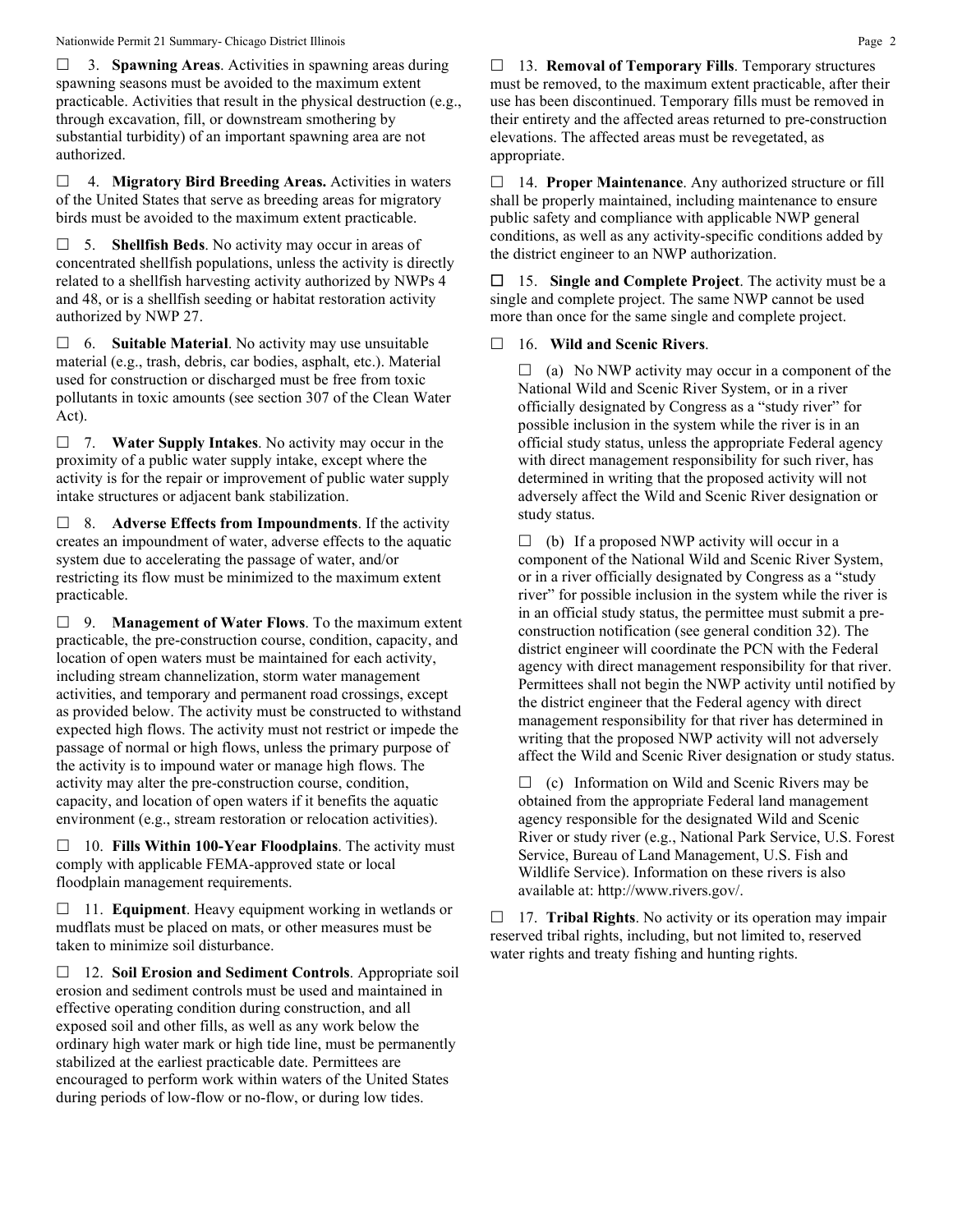### 18. **Endangered Species**.

 $\Box$  (a) No activity is authorized under any NWP which is likely to directly or indirectly jeopardize the continued existence of a threatened or endangered species or a species proposed for such designation, as identified under the Federal Endangered Species Act (ESA), or which will directly or indirectly destroy or adversely modify the critical habitat of such species. No activity is authorized under any NWP which "may affect" a listed species or critical habitat, unless ESA section 7 consultation addressing the consequences of the proposed activity on listed species or critical habitat has been completed. See 50 CFR 402.02 for the definition of "effects of the action" for the purposes of ESA section 7 consultation, as well as 50 CFR 402.17, which provides further explanation under ESA section 7 regarding "activities that are reasonably certain to occur" and "consequences caused by the proposed action."

 $\Box$  (b) Federal agencies should follow their own procedures for complying with the requirements of the ESA (see 33 CFR 330.4 $(f)(1)$ ). If pre-construction notification is required for the proposed activity, the Federal permittee must provide the district engineer with the appropriate documentation to demonstrate compliance with those requirements. The district engineer will verify that the appropriate documentation has been submitted. If the appropriate documentation has not been submitted, additional ESA section 7 consultation may be necessary for the activity and the respective federal agency would be responsible for fulfilling its obligation under section 7 of the ESA.

 $\Box$  (c) Non-federal permittees must submit a preconstruction notification to the district engineer if any listed species (or species proposed for listing) or designated critical habitat (or critical habitat proposed such designation) might be affected or is in the vicinity of the activity, or if the activity is located in designated critical habitat or critical habitat proposed for such designation, and shall not begin work on the activity until notified by the district engineer that the requirements of the ESA have been satisfied and that the activity is authorized. For activities that might affect Federally-listed endangered or threatened species (or species proposed for listing) or designated critical habitat (or critical habitat proposed for such designation), the pre-construction notification must include the name(s) of the endangered or threatened species (or species proposed for listing) that might be affected by the proposed activity or that utilize the designated critical habitat (or critical habitat proposed for such designation) that might be affected by the proposed activity. The district engineer will determine whether the proposed activity "may affect" or will have "no effect" to listed species and designated critical habitat and will notify the non-Federal applicant of the Corps' determination within 45 days of receipt of a complete preconstruction notification. For activities where the non-Federal applicant has identified listed species (or species proposed for listing) or designated critical habitat (or critical habitat proposed for such designation) that might be affected or is in the vicinity of the activity, and has so notified the Corps, the applicant shall not begin work until the Corps has provided notification that the proposed activity will have "no effect" on listed species (or species proposed for listing or designated critical habitat (or critical habitat proposed for such designation), or until ESA section 7 consultation or conference has been completed. If the non-Federal applicant has not heard back from the Corps within 45 days, the applicant must still wait for notification from the Corps.

 $\Box$  (d) As a result of formal or informal consultation with the FWS or NMFS the district engineer may add species-specific permit conditions to the NWPs.

 $\Box$  (e) Authorization of an activity by an NWP does not authorize the "take" of a threatened or endangered species as defined under the ESA. In the absence of separate authorization (e.g., an ESA Section 10 Permit, a Biological Opinion with "incidental take" provisions, etc.) from the FWS or the NMFS, the Endangered Species Act prohibits any person subject to the jurisdiction of the United States to take a listed species, where "take" means to harass, harm, pursue, hunt, shoot, wound, kill, trap, capture, or collect, or to attempt to engage in any such conduct. The word "harm" in the definition of "take" means an act which actually kills or injures wildlife. Such an act may include significant habitat modification or degradation where it actually kills or injures wildlife by significantly impairing essential behavioral patterns, including breeding, feeding or sheltering.

 $\Box$  (f) If the non-federal permittee has a valid ESA section  $10(a)(1)(B)$  incidental take permit with an approved Habitat Conservation Plan for a project or a group of projects that includes the proposed NWP activity, the non-federal applicant should provide a copy of that ESA section  $10(a)(1)(B)$  permit with the PCN required by paragraph (c) of this general condition. The district engineer will coordinate with the agency that issued the ESA section  $10(a)(1)(B)$  permit to determine whether the proposed NWP activity and the associated incidental take were considered in the internal ESA section 7 consultation conducted for the ESA section  $10(a)(1)(B)$  permit. If that coordination results in concurrence from the agency that the proposed NWP activity and the associated incidental take were considered in the internal ESA section 7 consultation for the ESA section  $10(a)(1)(B)$  permit, the district engineer does not need to conduct a separate ESA section 7 consultation for the proposed NWP activity. The district engineer will notify the non-federal applicant within 45 days of receipt of a complete pre-construction notification whether the ESA section  $10(a)(1)(B)$  permit covers the proposed NWP activity or whether additional ESA section 7 consultation is required.

 $\Box$  (g) Information on the location of threatened and endangered species and their critical habitat can be obtained directly from the offices of the FWS and NMFS or their world wide web pages at http://www.fws.gov/ or http://www.fws.gov/ipac and

http://www.nmfs.noaa.gov/pr/species/esa/ respectively.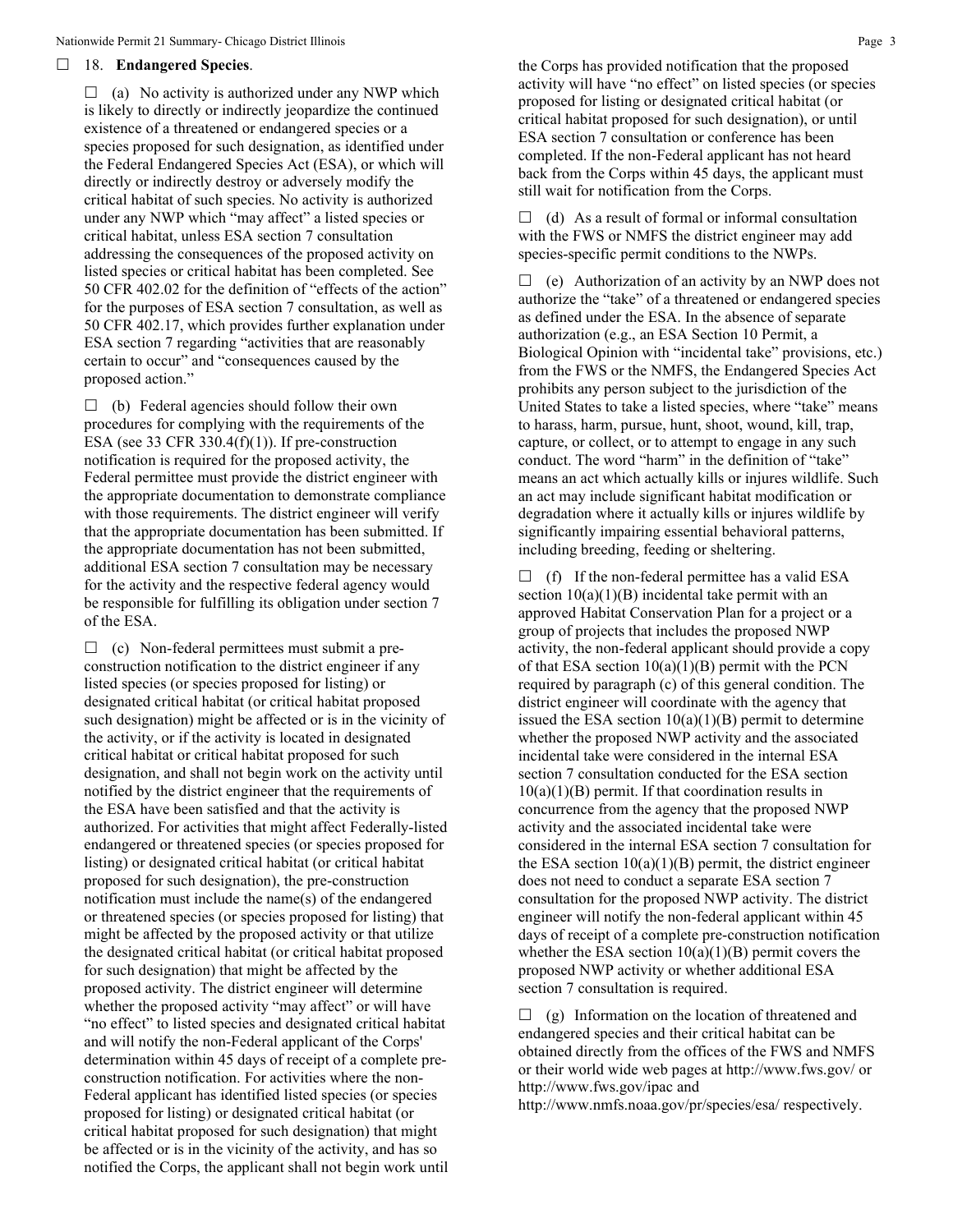19. **Migratory Birds and Bald and Golden Eagles**. The permittee is responsible for ensuring that an action authorized by NWP complies with the Migratory Bird Treaty Act and the Bald and Golden Eagle Protection Act. The permittee is responsible for contacting the appropriate local office of the U.S. Fish and Wildlife Service to determine what measures, if any, are necessary or appropriate to reduce adverse effects to migratory birds or eagles, including whether "incidental take" permits are necessary and available under the Migratory Bird Treaty Act or Bald and Golden Eagle Protection Act for a particular activity.

## 20. **Historic Properties**.

 $\Box$  (a) No activity is authorized under any NWP which may have the potential to cause effects to properties listed, or eligible for listing, in the National Register of Historic Places until the requirements of Section 106 of the National Historic Preservation Act (NHPA) have been satisfied.

 $\Box$  (b) Federal permittees should follow their own procedures for complying with the requirements of section 106 of the National Historic Preservation Act (see 33 CFR 330.4 $(g)(1)$ ). If pre-construction notification is required for the proposed NWP activity, the Federal permittee must provide the district engineer with the appropriate documentation to demonstrate compliance with those requirements. The district engineer will verify that the appropriate documentation has been submitted. If the appropriate documentation is not submitted, then additional consultation under section 106 may be necessary. The respective federal agency is responsible for fulfilling its obligation to comply with section 106.

 $\Box$  (c) Non-federal permittees must submit a preconstruction notification to the district engineer if the NWP activity might have the potential to cause effects to any historic properties listed on, determined to be eligible for listing on, or potentially eligible for listing on the National Register of Historic Places, including previously unidentified properties. For such activities, the preconstruction notification must state which historic properties might have the potential to be affected by the proposed NWP activity or include a vicinity map indicating the location of the historic properties or the potential for the presence of historic properties. Assistance regarding information on the location of, or potential for, the presence of historic properties can be sought from the State Historic Preservation Officer, Tribal Historic Preservation Officer, or designated tribal representative, as appropriate, and the National Register of Historic Places (see 33 CFR  $330.4(g)$ ). When reviewing pre-construction notifications, district engineers will comply with the current procedures for addressing the requirements of section 106 of the National Historic Preservation Act. The district engineer shall make a reasonable and good faith effort to carry out appropriate identification efforts commensurate with potential impacts, which may include background research, consultation, oral history interviews, sample field investigation, and/or field survey. Based on the information submitted in the PCN and these identification efforts, the district engineer shall determine whether the proposed NWP activity has the potential to cause effects

on the historic properties. Section 106 consultation is not required when the district engineer determines that the activity does not have the potential to cause effects on historic properties (see 36 CFR 800.3(a)). Section 106 consultation is required when the district engineer determines that the activity has the potential to cause effects on historic properties. The district engineer will conduct consultation with consulting parties identified under 36 CFR 800.2(c) when he or she makes any of the following effect determinations for the purposes of section 106 of the NHPA: No historic properties affected, no adverse effect, or adverse effect.

 $\Box$  (d) Where the non-Federal applicant has identified historic properties on which the proposed NWP activity might have the potential to cause effects and has so notified the Corps, the non-Federal applicant shall not begin the activity until notified by the district engineer either that the activity has no potential to cause effects to historic properties or that NHPA section 106 consultation has been completed. For non-federal permittees, the district engineer will notify the prospective permittee within 45 days of receipt of a complete pre-construction notification whether NHPA section 106 consultation is required. If NHPA section 106 consultation is required, the district engineer will notify the non-Federal applicant that he or she cannot begin the activity until section 106 consultation is completed. If the non-Federal applicant has not heard back from the Corps within 45 days, the applicant must still wait for notification from the Corps..

 $\Box$  (e) Prospective permittees should be aware that section 110k of the NHPA (54 U.S.C. 306113) prevents the Corps from granting a permit or other assistance to an applicant who, with intent to avoid the requirements of section 106 of the NHPA, has intentionally significantly adversely affected a historic property to which the permit would relate, or having legal power to prevent it, allowed such significant adverse effect to occur, unless the Corps, after consultation with the Advisory Council on Historic Preservation (ACHP), determines that circumstances justify granting such assistance despite the adverse effect created or permitted by the applicant. If circumstances justify granting the assistance, the Corps is required to notify the ACHP and provide documentation specifying the circumstances, the degree of damage to the integrity of any historic properties affected, and proposed mitigation. This documentation must include any views obtained from the applicant, SHPO/THPO, appropriate Indian tribes if the undertaking occurs on or affects historic properties on tribal lands or affects properties of interest to those tribes, and other parties known to have a legitimate interest in the impacts to the permitted activity on historic properties.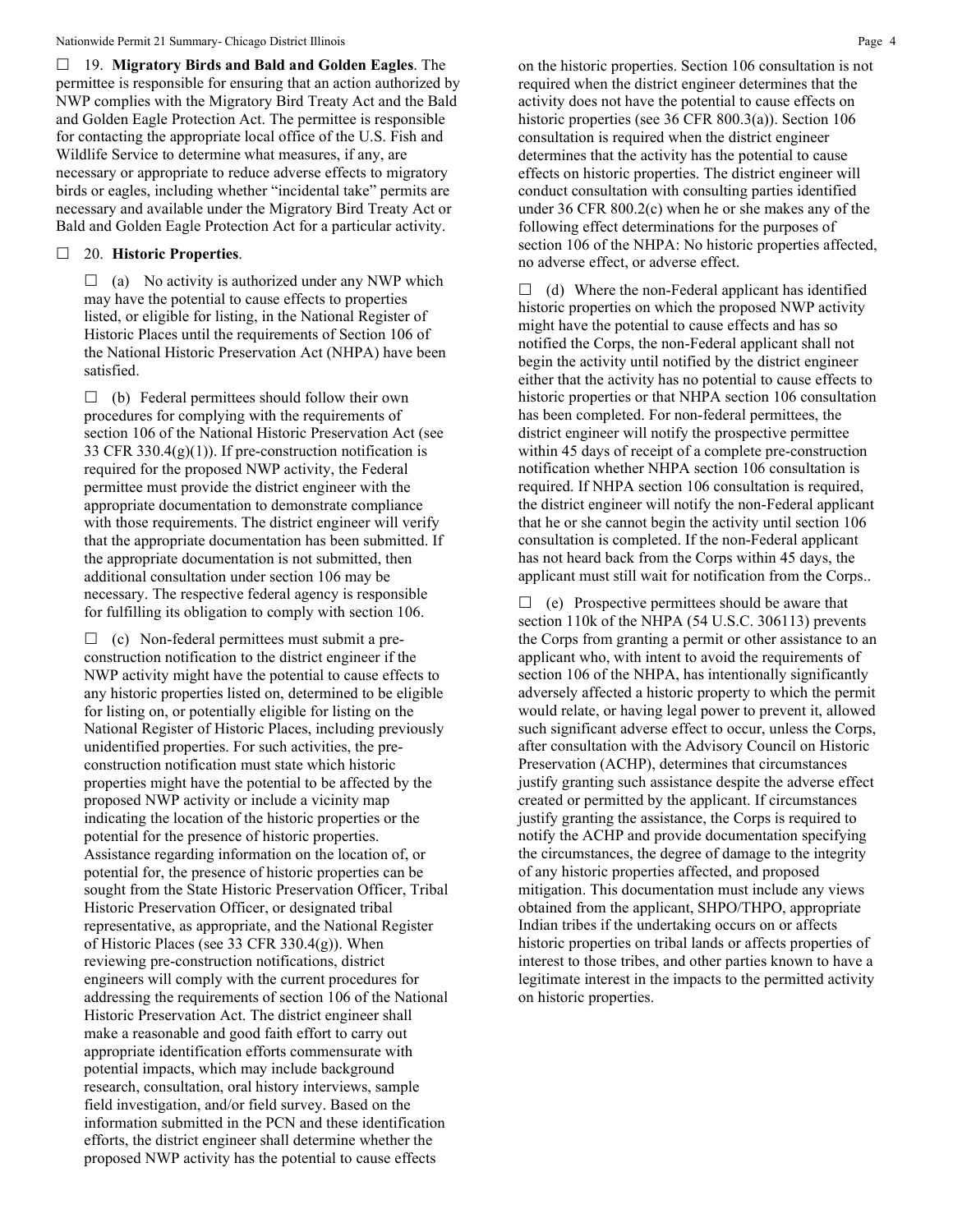21. **Discovery of Previously Unknown Remains and Artifacts**. Permittees that discover any previously unknown historic, cultural or archeological remains and artifacts while accomplishing the activity authorized by NWP, they must immediately notify the district engineer of what they have found, and to the maximum extent practicable, avoid construction activities that may affect the remains and artifacts until the required coordination has been completed. The district engineer will initiate the Federal, Tribal, and state coordination required to determine if the items or remains warrant a recovery effort or if the site is eligible for listing in the National Register of Historic Places.

 **22. Designated Critical Resource Waters**. Critical resource waters include, NOAA-managed marine sanctuaries and marine monuments, and National Estuarine Research Reserves. The district engineer may designate, after notice and opportunity for public comment, additional waters officially designated by a state as having particular environmental or ecological significance, such as outstanding national resource waters or state natural heritage sites. The district engineer may also designate additional critical resource waters after notice and opportunity for public comment.

 $\Box$  (a) Discharges of dredged or fill material into waters of the United States are not authorized by NWPs 7, 12, 14, 16, 17, 21, 29, 31, 35, 39, 40, 42, 43, 44, 49, 50, 51, 52, 57, and 58 for any activity within, or directly affecting, critical resource waters, including wetlands adjacent to such waters.

 $\Box$  (b) For NWPs 3, 8, 10, 13, 15, 18, 19, 22, 23, 25, 27, 28, 30, 33, 34, 36, 37, 38, and 54, notification is required in accordance with general condition 32, for any activity proposed by permittees in the designated critical resource waters including wetlands adjacent to those waters. The district engineer may authorize activities under these NWPs only after she or he determines that the impacts to the critical resource waters will be no more than minimal.

 **23. Mitigation**. The district engineer will consider the following factors when determining appropriate and practicable mitigation necessary to ensure that the individual and cumulative adverse environmental effects are no more than minimal:

 $\Box$  (a) The activity must be designed and constructed to avoid and minimize adverse effects, both temporary and permanent, to waters of the United States to the maximum extent practicable at the project site (i.e., on site).

 $\Box$  (b) Mitigation in all its forms (avoiding, minimizing, rectifying, reducing, or compensating for resource losses) will be required to the extent necessary to ensure that the individual and cumulative adverse environmental effects are no more than minimal.

 $\Box$  (c) Compensatory mitigation at a minimum one-forone ratio will be required for all wetland losses that exceed 1/10-acre and require pre-construction notification, unless the district engineer determines in writing that either some other form of mitigation would be more environmentally appropriate or the adverse environmental effects of the proposed activity are no more than minimal, and provides an activity-specific waiver of this requirement. For wetland losses of 1/10acre or less that require pre-construction notification, the district engineer may determine on a case-by-case basis that compensatory mitigation is required to ensure that the activity results in only minimal adverse environmental effects.

 $\Box$  (d) Compensatory mitigation at a minimum one-forone ratio will be required for all losses of stream bed that exceed 3/100-acre and require pre-construction notification, unless the district engineer determines in writing that either some other form of mitigation would be more environmentally appropriate or the adverse environmental effects of the proposed activity are no more than minimal, and provides an activity-specific waiver of this requirement. This compensatory mitigation requirement may be satisfied through the restoration or enhancement of riparian areas next to streams in accordance with paragraph (e) of this general condition. For losses of stream bed of 3/100-acre or less that require pre-construction notification, the district engineer may determine on a case-by-case basis that compensatory mitigation is required to ensure that the activity results in only minimal adverse environmental effects. Compensatory mitigation for losses of streams should be provided, if practicable, through stream rehabilitation, enhancement, or preservation, since streams are difficultto-replace resources (see  $\frac{33 \text{ CFR } 332.3(e)(3)}{25}$ .

 $\Box$  (e) Compensatory mitigation plans for NWP activities in or near streams or other open waters will normally include a requirement for the restoration or enhancement, maintenance, and legal protection (e.g., conservation easements) of riparian areas next to open waters. In some cases, the restoration or maintenance/protection of riparian areas may be the only compensatory mitigation required. If restoring riparian areas involves planting vegetation, only native species should be planted. The width of the required riparian area will address documented water quality or aquatic habitat loss concerns. Normally, the riparian area will be 25 to 50 feet wide on each side of the stream, but the district engineer may require slightly wider riparian areas to address documented water quality or habitat loss concerns. If it is not possible to restore or maintain/protect a riparian area on both sides of a stream, or if the waterbody is a lake or coastal waters, then restoring or maintaining/protecting a riparian area along a single bank or shoreline may be sufficient.

Where both wetlands and open waters exist on the project site, the district engineer will determine the appropriate compensatory mitigation (e.g., riparian areas and/or wetlands compensation) based on what is best for the aquatic environment on a watershed basis. In cases where riparian areas are determined to be the most appropriate form of minimization or compensatory mitigation, the district engineer may waive or reduce the requirement to provide wetland compensatory mitigation for wetland losses.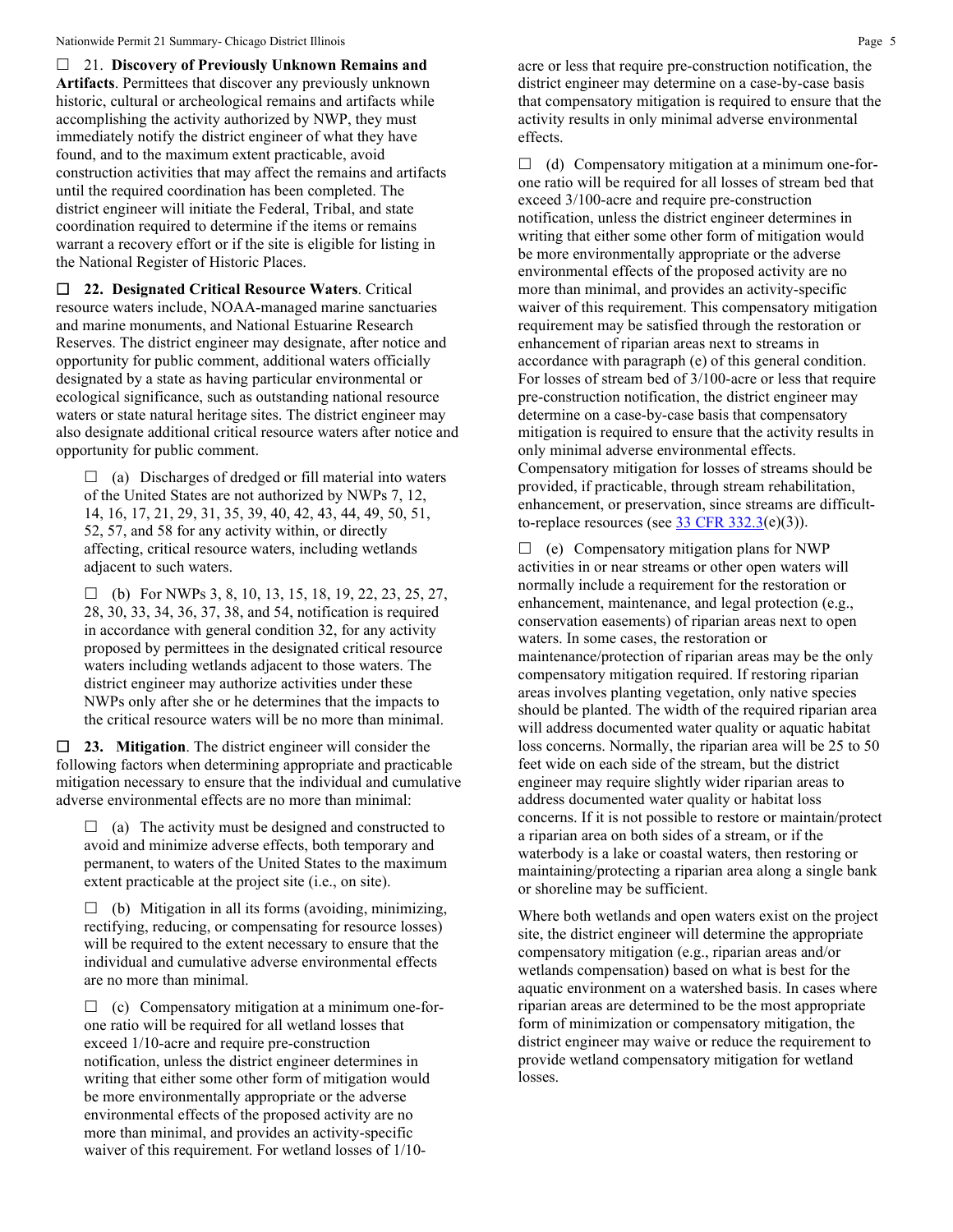$\Box$  (f) Compensatory mitigation projects provided to offset losses of aquatic resources must comply with the applicable provisions of 33 CFR part 332.

 $\Box$  (1) The prospective permittee is responsible for proposing an appropriate compensatory mitigation option if compensatory mitigation is necessary to ensure that the activity results in no more than minimal adverse environmental effects. For the NWPs, the preferred mechanism for providing compensatory mitigation is mitigation bank credits or in-lieu fee program credits (see 33 CFR 332.3(b)(2) and (3)). However, if an appropriate number and type of mitigation bank or in-lieu credits are not available at the time the PCN is submitted to the district engineer, the district engineer may approve the use of permittee-responsible mitigation.

 $\Box$  (2) The amount of compensatory mitigation required by the district engineer must be sufficient to ensure that the authorized activity results in no more than minimal individual and cumulative adverse environmental effects (see 33 CFR 330.1(e)(3)). (See also 33 CFR 332.3(f).)

 $\Box$  (3) Since the likelihood of success is greater and the impacts to potentially valuable uplands are reduced, aquatic resource restoration should be the first compensatory mitigation option considered for permittee-responsible mitigation.

 $\Box$  (4) If permittee-responsible mitigation is the proposed option, the prospective permittee is responsible for submitting a mitigation plan. A conceptual or detailed mitigation plan may be used by the district engineer to make the decision on the NWP verification request, but a final mitigation plan that addresses the applicable requirements of 33 CFR 332.4(c)(2) through (14) must be approved by the district engineer before the permittee begins work in waters of the United States, unless the district engineer determines that prior approval of the final mitigation plan is not practicable or not necessary to ensure timely completion of the required compensatory mitigation (see 33 CFR 332.3(k)(3)).

 $\Box$  (5) If mitigation bank or in-lieu fee program credits are the proposed option, the mitigation plan needs to address only the baseline conditions at the impact site and the number of credits to be provided (see 33 CFR 332.4(c)(1)(ii)).

 $\Box$  (6) Compensatory mitigation requirements (e.g., resource type and amount to be provided as compensatory mitigation, site protection, ecological performance standards, monitoring requirements) may be addressed through conditions added to the NWP authorization, instead of components of a compensatory mitigation plan (see 33 CFR  $332.4(c)(1)(ii)$ ).

 $\Box$  (g) Compensatory mitigation will not be used to increase the acreage losses allowed by the acreage limits of the NWPs. For example, if an NWP has an acreage limit of 1/2-acre, it cannot be used to authorize any NWP activity resulting in the loss of greater than 1/2-acre of waters of the United States, even if compensatory mitigation is provided that replaces or restores some of the lost waters. However, compensatory mitigation can and should be used, as necessary, to ensure that an NWP activity already meeting the established acreage limits also satisfies the no more than minimal impact requirement for the NWPs.

 $\Box$  (h) Permittees may propose the use of mitigation banks, in-lieu fee programs, or permittee-responsible mitigation. When developing a compensatory mitigation proposal, the permittee must consider appropriate and practicable options consistent with the framework at 33 CFR 332.3(b). For activities resulting in the loss of marine or estuarine resources, permittee-responsible mitigation may be environmentally preferable if there are no mitigation banks or in-lieu fee programs in the area that have marine or estuarine credits available for sale or transfer to the permittee. For permittee-responsible mitigation, the special conditions of the NWP verification must clearly indicate the party or parties responsible for the implementation and performance of the compensatory mitigation project, and, if required, its long-term management.

 $\Box$  (i) Where certain functions and services of waters of the United States are permanently adversely affected by a regulated activity, such as discharges of dredged or fill material into waters of the United States that will convert a forested or scrub-shrub wetland to a herbaceous wetland in a permanently maintained utility line right-of-way, mitigation may be required to reduce the adverse environmental effects of the activity to the no more than minimal level.

 **24. Safety of Impoundment Structures**. To ensure that all impoundment structures are safely designed, the district engineer may require non-Federal applicants to demonstrate that the structures comply with established state dam safety criteria or have been designed by qualified persons. The district engineer may also require documentation that the design has been independently reviewed by similarly qualified persons, and appropriate modifications made to ensure safety.

## **25. Water Quality**.

 $\Box$  (a) Where the certifying authority (state, authorized tribe, or EPA, as appropriate) has not previously certified compliance of an NWP with CWA section 401, a CWA section 401 water quality certification for the proposed discharge must be obtained or waived (see [33 CFR](https://www.federalregister.gov/select-citation/2021/01/13/33-CFR-330.4)  [330.4\(](https://www.federalregister.gov/select-citation/2021/01/13/33-CFR-330.4)c)). If the permittee cannot comply with all of the conditions of a water quality certification previously issued by certifying authority for the issuance of the NWP, then the permittee must obtain a water quality certification or waiver for the proposed discharge in order for the activity to be authorized by an NWP.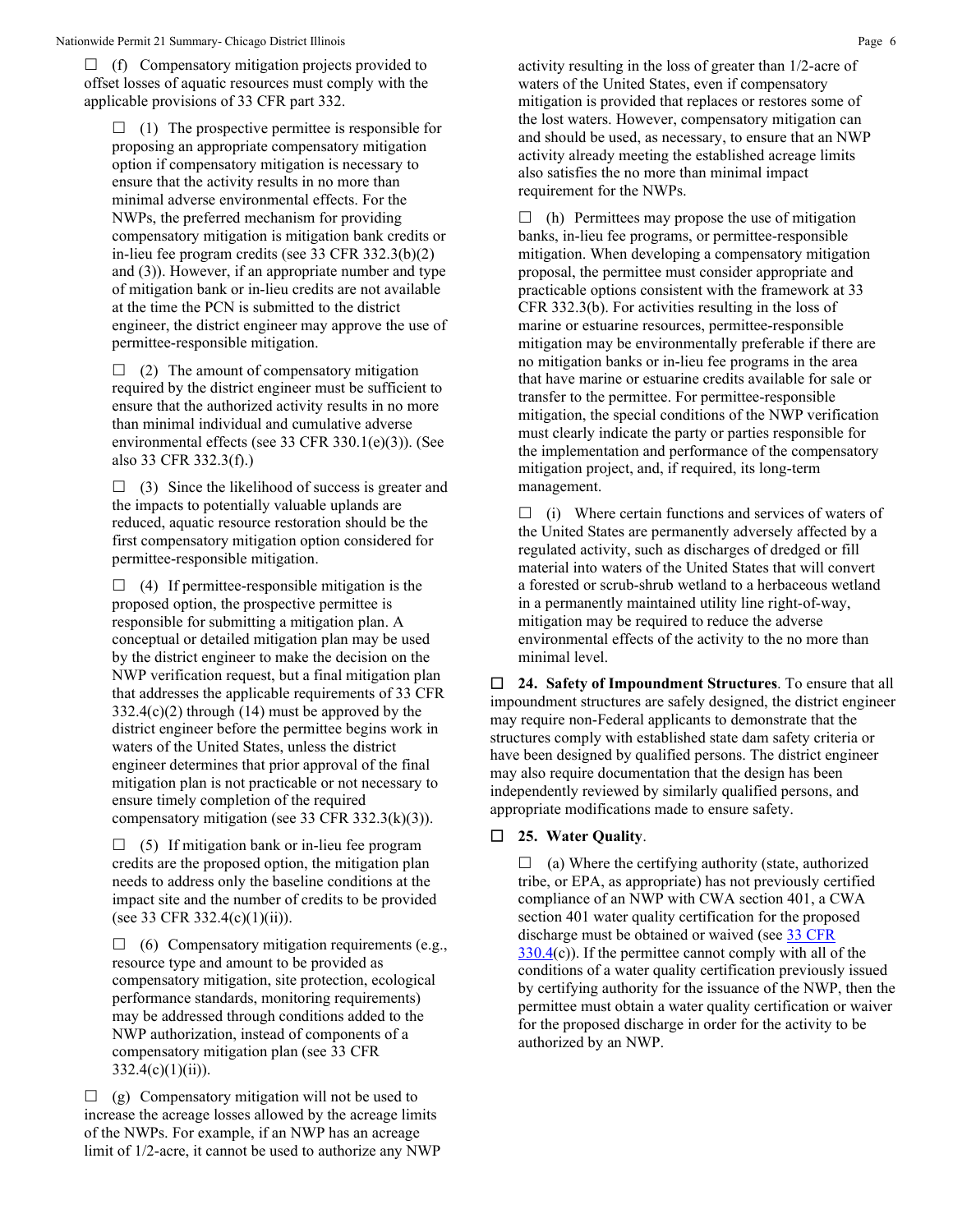$\Box$  (b) If the NWP activity requires pre-construction notification and the certifying authority has not previously certified compliance of an NWP with CWA section 401, the proposed discharge is not authorized by an NWP until water quality certification is obtained or waived. If the certifying authority issues a water quality certification for the proposed discharge, the permittee must submit a copy of the certification to the district engineer. The discharge is not authorized by an NWP until the district engineer has notified the permittee that the water quality certification requirement has been satisfied by the issuance of a water quality certification or a waiver.

 $\Box$  (c) The district engineer or certifying authority may require additional water quality management measures to ensure that the authorized activity does not result in more than minimal degradation of water quality.

 **26. Coastal Zone Management**. In coastal states where an NWP has not previously received a state coastal zone management consistency concurrence, an individual state coastal zone management consistency concurrence must be obtained, or a presumption of concurrence must occur (see 33 CFR 330.4(d)). If the permittee cannot comply with all of the conditions of a coastal zone management consistency concurrence previously issued by the state, then the permittee must obtain an individual coastal zone management consistency concurrence or presumption of concurrence in order for the activity to be authorized by NWP. The district engineer or a state may require additional measures to ensure that the authorized activity is consistent with state coastal zone management requirements.

 **27. Regional and Case-By-Case Conditions**. The activity must comply with any regional conditions that may have been added by the Division Engineer (see 33 CFR 330.4(e)) and with any case specific conditions added by the Corps or by the state, Indian Tribe, or U.S. EPA in its CWA section 401 Water Quality Certification, or by the state in its Coastal Zone Management Act consistency determination.

 **28. Use of Multiple Nationwide Permits**. The use of more than one NWP for a single and complete project is authorized, subject to the following restrictions:

 (a) If only one of the NWPs used to authorize the single and complete project has a specified acreage limit, the acreage loss of waters of the United States cannot exceed the acreage limit of the NWP with the highest specified acreage limit. For example, if a road crossing over tidal waters is constructed under NWP 14, with associated bank stabilization authorized by NWP 13, the maximum acreage loss of waters of the United States for the total project cannot exceed 1/3-acre.

 $\Box$  (b) If one or more of the NWPs used to authorize the single and complete project has specified acreage limits, the acreage loss of waters of the United States authorized by those NWPs cannot exceed their respective specified acreage limits. For example, if a commercial development is constructed under NWP 39, and the single and complete project includes the filling of an upland ditch authorized by NWP 46,

the maximum acreage loss of waters of the United States for the commercial development under NWP 39 cannot exceed 1/2-acre, and the total acreage loss of waters of United States due to the NWP 39 and 46 activities cannot exceed 1 acre.

 **29. Transfer of Nationwide Permit Verifications**. If the permittee sells the property associated with a nationwide permit verification, the permittee may transfer the nationwide permit verification to the new owner by submitting a letter to the appropriate Corps district office to validate the transfer. A copy of the nationwide permit verification must be attached to the letter, and the letter must contain the following statement and signature:

"When the structures or work authorized by this nationwide permit are still in existence at the time the property is transferred, the terms and conditions of this nationwide permit, including any special conditions, will continue to be binding on the new owner(s) of the property. To validate the transfer of this nationwide permit and the associated liabilities associated with compliance with its terms and conditions, have the transferee sign and date below."

(Transferee)

## (Date)

 **30. Compliance Certification**. Each permittee who receives an NWP verification letter from the Corps must provide a signed certification documenting completion of the authorized activity and implementation of any required compensatory mitigation. The success of any required permittee-responsible mitigation, including the achievement of ecological performance standards, will be addressed separately by the district engineer. The Corps will provide the permittee the certification document with the NWP verification letter. The certification document will include:

 $\Box$  (a) A statement that the authorized activity was done in accordance with the NWP authorization, including any general, regional, or activity-specific conditions;

 $\Box$  (b) A statement that the implementation of any required compensatory mitigation was completed in accordance with the permit conditions. If credits from a mitigation bank or in-lieu fee program are used to satisfy the compensatory mitigation requirements, the certification must include the documentation required by 33 CFR 332.3(l)(3) to confirm that the permittee secured the appropriate number and resource type of credits; and

 $\Box$  (c) The signature of the permittee certifying the completion of the activity and mitigation.

The completed certification document must be submitted to the district engineer within 30 days of completion of the authorized activity or the implementation of any required compensatory mitigation, whichever occurs later.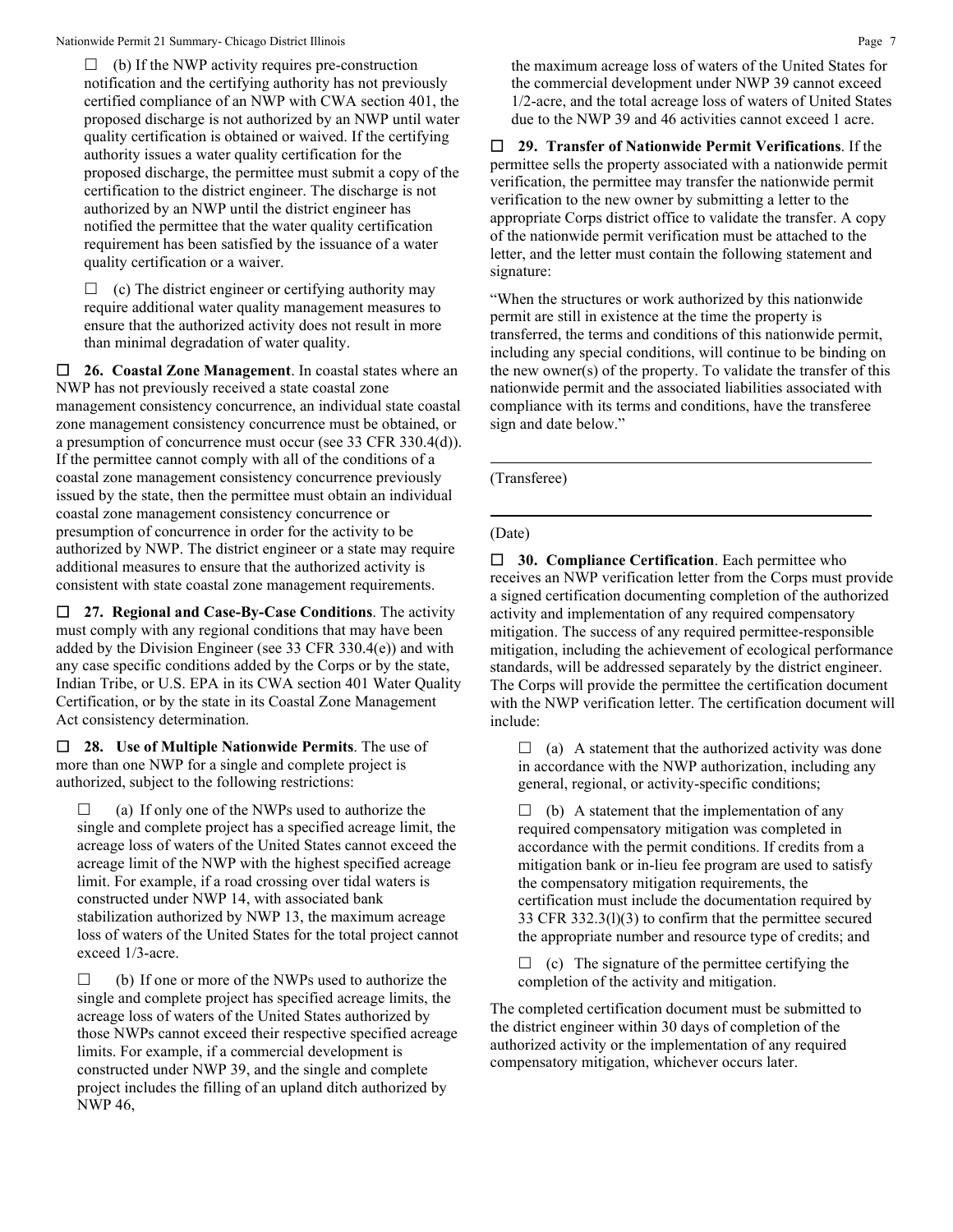**31. Activities Affecting Structures or Works Built by the United States.** If an NWP activity also requires review by, or permission from, the Corps pursuant to 33 U.S.C. 408 because it will alter or temporarily or permanently occupy or use a U.S. Army Corps of Engineers (USACE) federally authorized Civil Works project (a "USACE project"), the prospective permittee must submit a pre-construction notification. See paragraph (b)(10) of general condition 32. An activity that requires section 408 permission and/or review is not authorized by NWP until the appropriate Corps office issues the section 408 permission or completes its review to alter, occupy, or use the USACE project, and the district engineer issues a written NWP verification.

## **32. Pre-Construction Notification**.

 $\Box$  (a) **Timing**. Where required by the terms of the NWP, the prospective permittee must notify the district engineer by submitting a pre-construction notification (PCN) as early as possible. The district engineer must determine if the PCN is complete within 30 calendar days of the date of receipt and, if the PCN is determined to be incomplete, notify the prospective permittee within that 30 day period to request the additional information necessary to make the PCN complete. The request must specify the information needed to make the PCN complete. As a general rule, district engineers will request additional information necessary to make the PCN complete only once. However, if the prospective permittee does not provide all of the requested information, then the district engineer will notify the prospective permittee that the PCN is still incomplete and the PCN review process will not commence until all of the requested information has been received by the district engineer. The prospective permittee shall not begin the activity until either:

 $\Box$  (1) He or she is notified in writing by the district engineer that the activity may proceed under the NWP with any special conditions imposed by the district or division engineer; or

 $\Box$  (2) 45 calendar days have passed from the district engineer's receipt of the complete PCN and the prospective permittee has not received written notice from the district or division engineer. However, if the permittee was required to notify the Corps pursuant to general condition 18 that listed species or critical habitat might be affected or are in the vicinity of the activity, or to notify the Corps pursuant to general condition 20 that the activity might have the potential to cause effects to historic properties, the permittee cannot begin the activity until receiving written notification from the Corps that there is "no effect" on listed species or "no potential to cause effects" on historic properties, or that any consultation required under Section 7 of the Endangered Species Act (see 33 CFR 330.4(f)) and/or section 106 of the National Historic Preservation Act (see 33 CFR 330.4(g)) has been completed. If the proposed activity requires a written waiver to exceed specified limits of an NWP, the permittee may not begin the activity until the district engineer issues the waiver. If the district or division

engineer notifies the permittee in writing that an individual permit is required within 45 calendar days of receipt of a complete PCN, the permittee cannot begin the activity until an individual permit has been obtained. Subsequently, the permittee's right to proceed under the NWP may be modified, suspended, or revoked only in accordance with the procedure set forth in 33 CFR 330.5(d)(2).

 (b) **Contents of Pre-Construction Notification**. The PCN must be in writing and include the following information:

 $\Box$  (1) Name, address and telephone numbers of the prospective permittee;

 $\Box$  (2) Location of the proposed activity;

 $\Box$  (3) Identify the specific NWP or NWP(s) the prospective permittee wants to use to authorize the proposed activity;

 $\Box$  (4) (i) A description of the proposed activity; the activity's purpose; direct and indirect adverse environmental effects the activity would cause, including the anticipated amount of loss of wetlands, other special aquatic sites, and other waters expected to result from the NWP activity, in acres, linear feet, or other appropriate unit of measure; a description of any proposed mitigation measures intended to reduce the adverse environmental effects caused by the proposed activity; and any other NWP(s), regional general permit(s), or individual permit(s) used or intended to be used to authorize any part of the proposed project or any related activity, including other separate and distant crossings for linear projects that require Department of the Army authorization but do not require pre-construction notification. The description of the proposed activity and any proposed mitigation measures should be sufficiently detailed to allow the district engineer to determine that the adverse environmental effects of the activity will be no more than minimal and to determine the need for compensatory mitigation or other mitigation measures.

 $\Box$  (ii) For linear projects where one or more single and complete crossings require preconstruction notification, the PCN must include the quantity of anticipated losses of wetlands, other special aquatic sites, and other waters for each single and complete crossing of those wetlands, other special aquatic sites, and other waters (including those single and complete crossings authorized by NWP but do not require PCNs). This information will be used by the district engineer to evaluate the cumulative adverse environmental effects of the proposed linear project, and does not change those non-PCN NWP activities into NWP PCNs.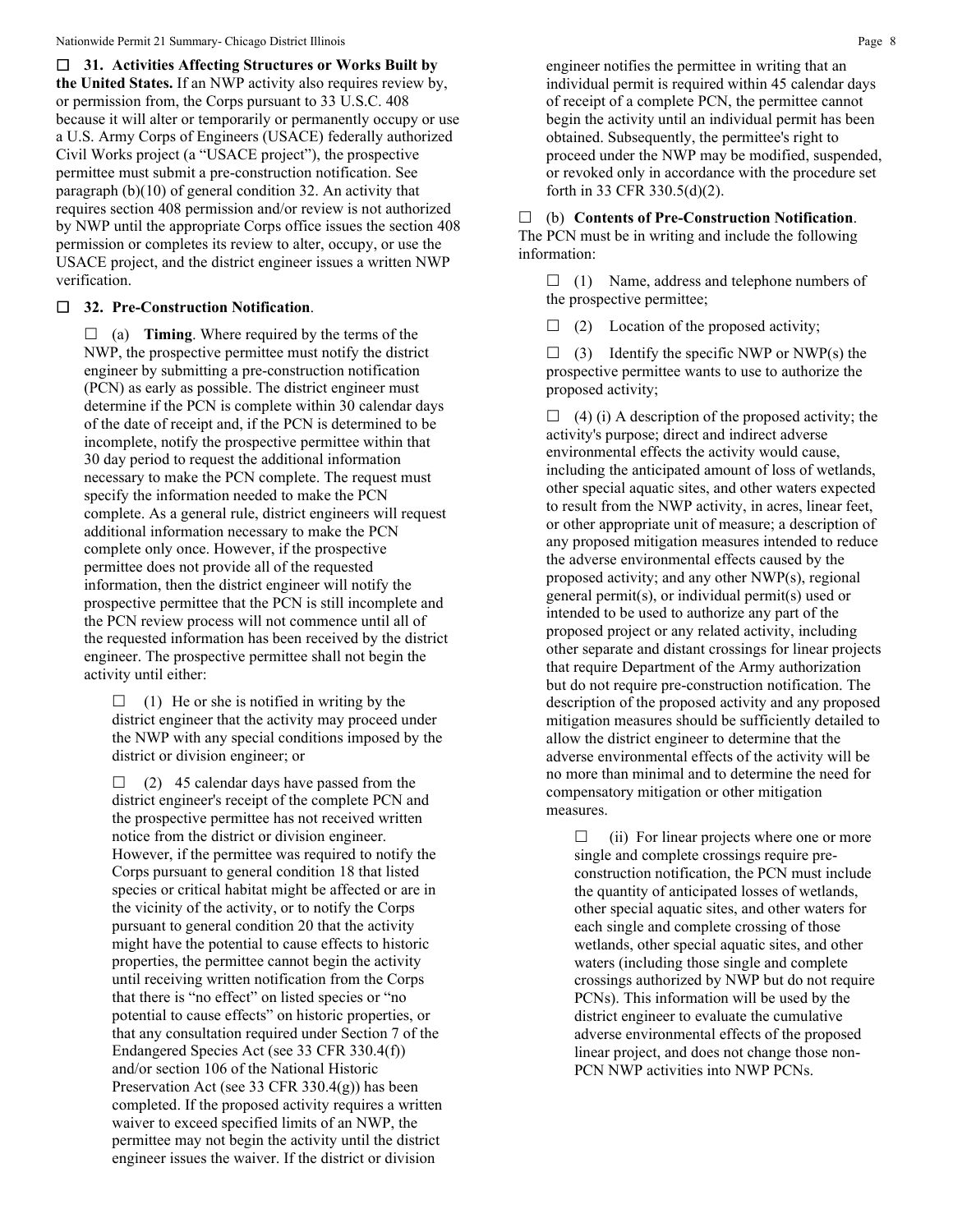$\Box$  (iii) Sketches should be provided when necessary to show that the activity complies with the terms of the NWP. (Sketches usually clarify the activity and when provided results in a quicker decision. Sketches should contain sufficient detail to provide an illustrative description of the proposed activity (e.g., a conceptual plan), but do not need to be detailed engineering plans);

 $\Box$  (5) The PCN must include a delineation of wetlands, other special aquatic sites, and other waters, such as lakes and ponds, perennial, and intermittent, on the project site. Wetland delineations must be prepared in accordance with the current method required by the Corps. The permittee may ask the Corps to delineate the special aquatic sites and other waters on the project site, but there may be a delay if the Corps does the delineation, especially if the project site is large or contains many wetlands, other special aquatic sites, and other waters. Furthermore, the 45-day period will not start until the delineation has been submitted to or completed by the Corps, as appropriate;

 $\Box$  (6) If the proposed activity will result in the loss of greater than 1/10-acre of wetlands or 3/100 acre of stream bed and a PCN is required, the prospective permittee must submit a statement describing how the mitigation requirement will be satisfied, or explaining why the adverse environmental effects are no more than minimal and why compensatory mitigation should not be required. As an alternative, the prospective permittee may submit a conceptual or detailed mitigation plan.

 $\Box$  (7) For non-federal permittees, if any listed species (or species proposed for listing) or designated critical habitat (or critical habitat proposed for such designation) might be affected or is in the vicinity of the activity, or if the activity is located in designated critical habitat (or critical habitat proposed for such designation), the PCN must include the name(s) of those endangered or threatened species (or species proposed for listing) that might be affected by the proposed activity or utilize the designated critical habitat (or critical habitat proposed for such designation) that might be affected by the proposed activity. For NWP activities that require pre-construction notification, Federal permittees must provide documentation demonstrating compliance with the Endangered Species Act;

 $\Box$  (8) For non-federal permittees, if the NWP activity might have the potential to cause effects to a historic property listed on, determined to be eligible for listing on, or potentially eligible for listing on, the National Register of Historic Places, the PCN must state which historic property might have the potential to be affected by the proposed activity or include a vicinity map indicating the location of the historic property.

For NWP activities that require pre-construction notification, Federal permittees must provide documentation demonstrating compliance with section 106 of the National Historic Preservation Act;

 $\Box$  (9) For an activity that will occur in a component of the National Wild and Scenic River System, or in a river officially designated by Congress as a "study river" for possible inclusion in the system while the river is in an official study status, the PCN must identify the Wild and Scenic River or the "study river" (see general condition 16); and

 $\Box$  (10) For an NWP activity that requires permission from, or review by, the Corps pursuant to 33 U.S.C. 408 because it will alter or temporarily or permanently occupy or use a U.S. Army Corps of Engineers federally authorized civil works project, the pre-construction notification must include a statement confirming that the project proponent has submitted a written request for section 408 permission from, or review by, the Corps office having jurisdiction over that USACE project.

 (c) **Form of Pre-Construction Notification.** The nationwide permit pre-construction notification form (Form ENG 6082) should be used for NWP PCNs. A letter containing the required information may also be used. Applicants may provide electronic files of PCNs and supporting materials if the district engineer has established tools and procedures for electronic submittals.

## (d) **Agency Coordination**:

 $\Box$  (1) The district engineer will consider any comments from Federal and state agencies concerning the proposed activity's compliance with the terms and conditions of the NWPs and the need for mitigation to reduce the activity's adverse environmental effects so that they are no more than minimal.

 $\Box$  (2) Agency coordination is required for:

i) All NWP activities that require preconstruction notification and result in the loss of greater than 1/2-acre of waters of the United States;

ii) NWP 13 activities in excess of 500 linear feet, fills greater than one cubic yard per running foot, or involve discharges of dredged or fill material into special aquatic sites; and

(iii) NWP 54 activities in excess of 500 linear feet, or that extend into the waterbody more than 30 feet from the mean low water line in tidal waters or the ordinary high water mark in the Great Lakes.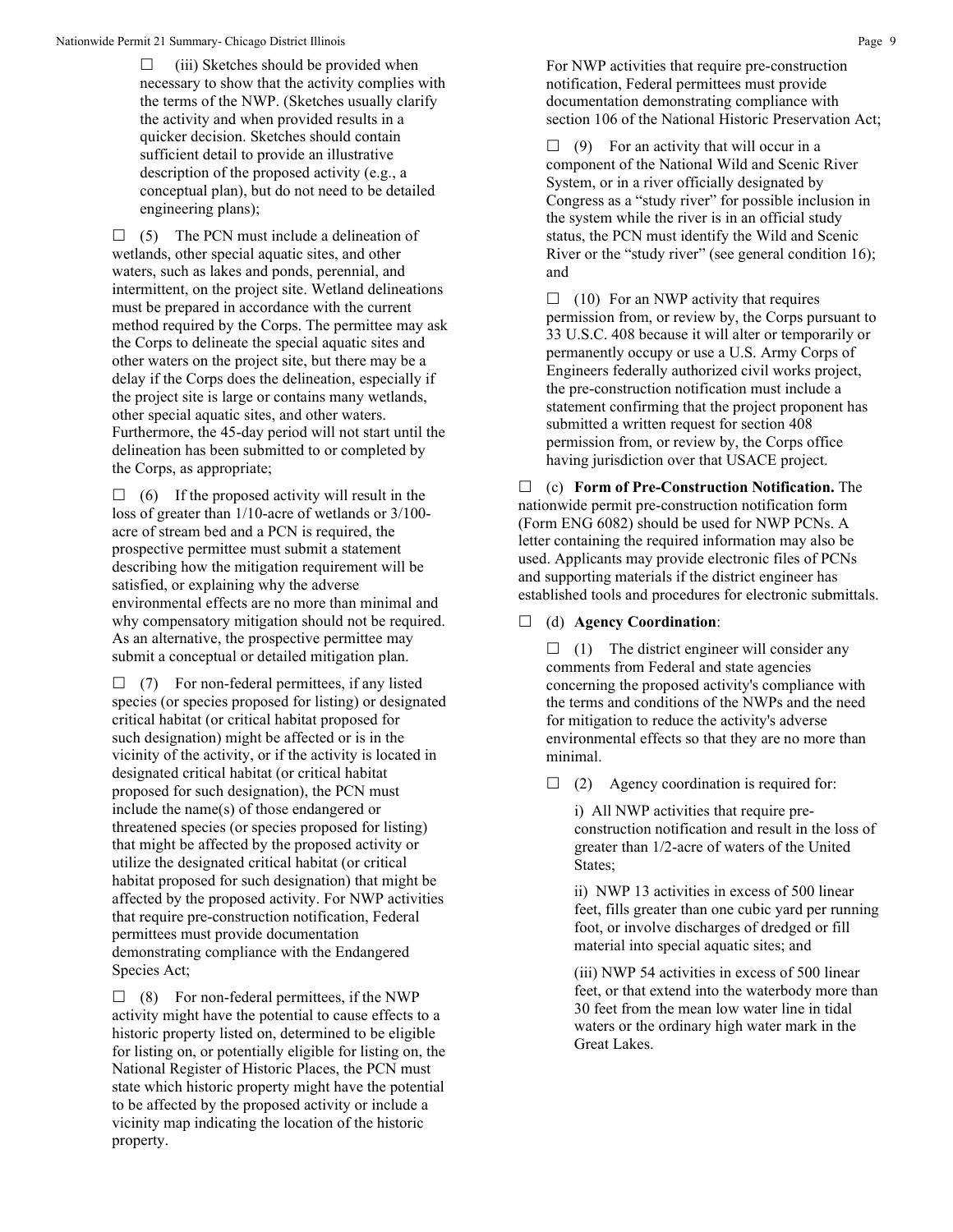$\Box$  (3) When agency coordination is required, the district engineer will immediately provide (e.g., via email, facsimile transmission, overnight mail, or other expeditious manner) a copy of the complete PCN to the appropriate Federal or state offices (FWS, state natural resource or water quality agency, EPA, and, if appropriate, the NMFS). With the exception of NWP 37, these agencies will have 10 calendar days from the date the material is transmitted to notify the district engineer via telephone, facsimile transmission, or email that they intend to provide substantive, site-specific comments. The comments must explain why the agency believes the adverse environmental effects will be more than minimal. If so contacted by an agency, the district engineer will wait an additional 15 calendar days before making a decision on the pre-construction notification. The district engineer will fully consider agency comments received within the specified time frame concerning the proposed activity's compliance with the terms and conditions of the NWPs, including the need for mitigation to ensure that the net adverse environmental effects of the proposed activity are no more than minimal. The district engineer will provide no response to the resource agency, except as provided below. The district engineer will indicate in the administrative record associated with each preconstruction notification that the resource agencies' concerns were considered. For NWP 37, the emergency watershed protection and rehabilitation activity may proceed immediately in cases where there is an unacceptable hazard to life or a significant loss of property or economic hardship will occur. The district engineer will consider any comments received to decide whether the NWP 37 authorization should be modified, suspended, or revoked in accordance with the procedures at 33 CFR 330.5.

 $\Box$  (4) In cases of where the prospective permittee is not a Federal agency, the district engineer will provide a response to NMFS within 30 calendar days of receipt of any Essential Fish Habitat conservation recommendations, as required by section 305(b)(4)(B) of the Magnuson-Stevens Fishery Conservation and Management Act.

 $\Box$  (5) Applicants are encouraged to provide the Corps with either electronic files or multiple copies of pre-construction notifications to expedite agency coordination.

### **C. District Engineer's Decision**

 $\Box$  1. In reviewing the PCN for the proposed activity, the district engineer will determine whether the activity authorized by the NWP will result in more than minimal individual or cumulative adverse environmental effects or may be contrary to the public interest. If a project proponent requests authorization by a specific NWP, the district engineer should issue the NWP verification for that activity if it meets the terms and conditions of that NWP, unless he or she determines, after considering mitigation, that the proposed activity will result in more than minimal individual and cumulative adverse effects on the aquatic environment and other aspects of the public interest and exercises discretionary authority to require an individual permit for the proposed activity. For a linear project, this determination will include an evaluation of the single and complete crossings of waters of the United States that require PCNs to determine whether they individually satisfy the terms and conditions of the NWP(s), as well as the cumulative effects caused by all of the crossings of waters of the United States authorized by NWP. If an applicant requests a waiver of an applicable limit, as provided for in NWPs 13, 36, or 54, the district engineer will only grant the waiver upon a written determination that the NWP activity will result in only minimal individual and cumulative adverse environmental effects.

 $\Box$  2. When making minimal adverse environmental effects determinations the district engineer will consider the direct and indirect effects caused by the NWP activity. He or she will also consider the cumulative adverse environmental effects caused by activities authorized by NWP and whether those cumulative adverse environmental effects are no more than minimal. The district engineer will also consider site specific factors, such as the environmental setting in the vicinity of the NWP activity, the type of resource that will be affected by the NWP activity, the functions provided by the aquatic resources that will be affected by the NWP activity, the degree or magnitude to which the aquatic resources perform those functions, the extent that aquatic resource functions will be lost as a result of the NWP activity (e.g., partial or complete loss), the duration of the adverse effects (temporary or permanent), the importance of the aquatic resource functions to the region (e.g., watershed or ecoregion), and mitigation required by the district engineer. If an appropriate functional or condition assessment method is available and practicable to use, that assessment method may be used by the district engineer to assist in the minimal adverse environmental effects determination. The district engineer may add case-specific special conditions to the NWP authorization to address site-specific environmental concerns.

 $\Box$  3. If the proposed activity requires a PCN and will result in a loss of greater than 1/10-acre of wetlands or 3/100 acre of stream bed, the prospective permittee should submit a mitigation proposal with the PCN. Applicants may also propose compensatory mitigation for NWP activities with smaller impacts, or for impacts to other types of waters. The district engineer will consider any proposed compensatory mitigation or other mitigation measures the applicant has included in the proposal in determining whether the net adverse environmental effects of the proposed activity are no more than minimal. The compensatory mitigation proposal may be either conceptual or detailed.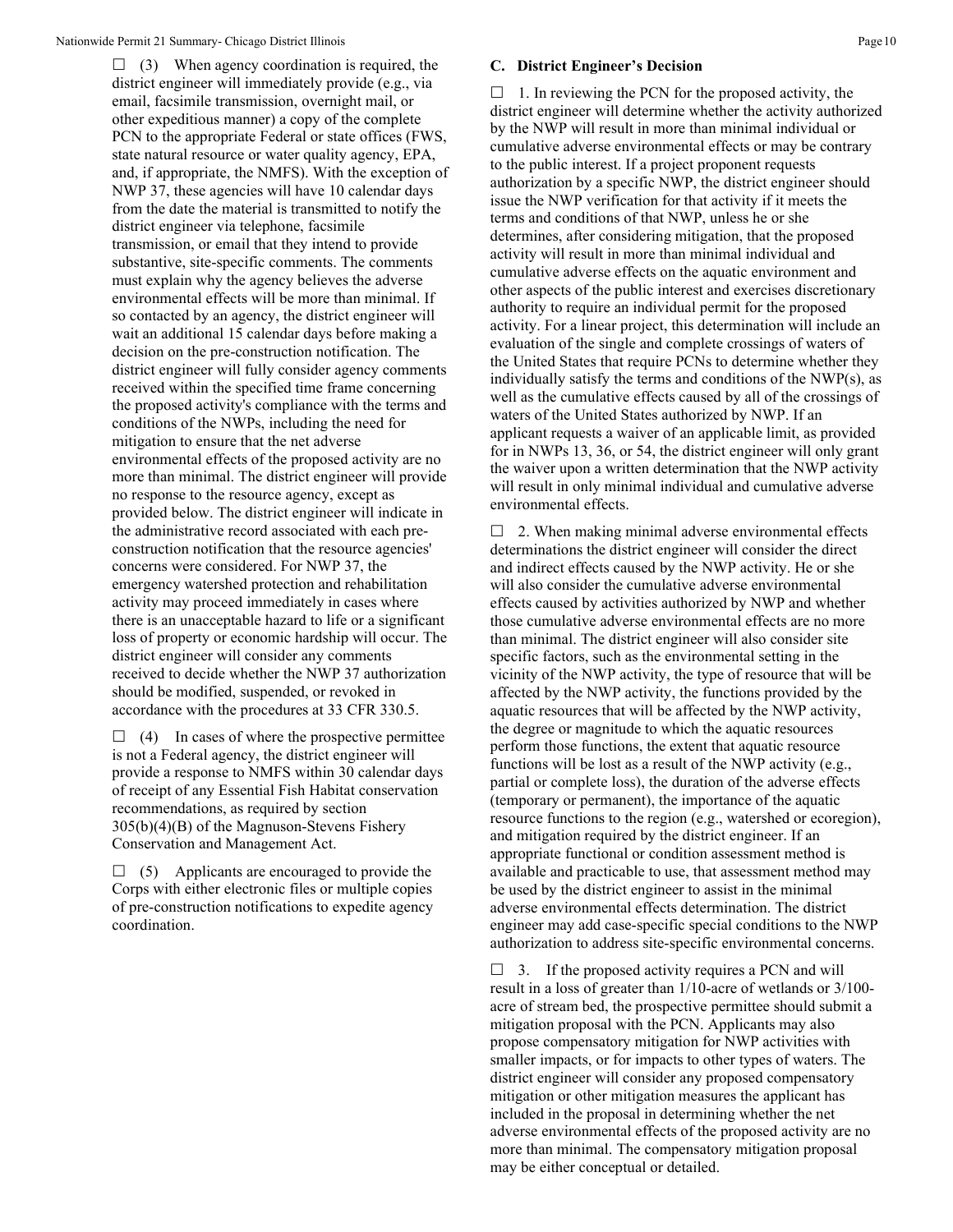If the district engineer determines that the activity complies with the terms and conditions of the NWP and that the adverse environmental effects are no more than minimal, after considering mitigation, the district engineer will notify the permittee and include any activity-specific conditions in the NWP verification the district engineer deems necessary. Conditions for compensatory mitigation requirements must comply with the appropriate provisions at  $33 \text{ CFR } 332.3(k)$ . The district engineer must approve the final mitigation plan before the permittee commences work in waters of the United States, unless the district engineer determines that prior approval of the final mitigation plan is not practicable or not necessary to ensure timely completion of the required compensatory mitigation. If the prospective permittee elects to submit a compensatory mitigation plan with the PCN, the district engineer will expeditiously review the proposed compensatory mitigation plan. The district engineer must review the proposed compensatory mitigation plan within 45 calendar days of receiving a complete PCN and determine whether the proposed mitigation would ensure that the NWP activity results in no more than minimal adverse environmental effects. If the net adverse environmental effects of the NWP activity (after consideration of the mitigation proposal) are determined by the district engineer to be no more than minimal, the district engineer will provide a timely written response to the applicant. The response will state that the NWP activity can proceed under the terms and conditions of the NWP, including any activity-specific conditions added to the NWP authorization by the district engineer.

 $\Box$  4. If the district engineer determines that the adverse environmental effects of the proposed activity are more than minimal, then the district engineer will notify the applicant either: (a) That the activity does not qualify for authorization under the NWP and instruct the applicant on the procedures to seek authorization under an individual permit; (b) that the activity is authorized under the NWP subject to the applicant's submission of a mitigation plan that would reduce the adverse environmental effects so that they are no more than minimal; or (c) that the activity is authorized under the NWP with specific modifications or conditions. Where the district engineer determines that mitigation is required to ensure no more than minimal adverse environmental effects, the activity will be authorized within the 45-day PCN period (unless additional time is required to comply with general conditions 18, 20, and/or 31), with activity-specific conditions that state the mitigation requirements. The authorization will include the necessary conceptual or detailed mitigation plan or a requirement that the applicant submit a mitigation plan that would reduce the adverse environmental effects so that they are no more than minimal. When compensatory mitigation is required, no work in waters of the United States may occur until the district engineer has approved a specific mitigation plan or has determined that prior approval of a final mitigation plan is not practicable or not necessary to ensure timely completion of the required compensatory mitigation.

## D. **Further Information**

1. District engineers have authority to determine if an activity complies with the terms and conditions of an NWP.

2. NWPs do not obviate the need to obtain other federal, state, or local permits, approvals, or authorizations required by law.

3. NWPs do not grant any property rights or exclusive privileges.

4. NWPs do not authorize any injury to the property or rights of others.

5. NWPs do not authorize interference with any existing or proposed Federal project (see general condition 31).

#### E. **Definitions**

**Best management practices (BMPs)**: Policies, practices, procedures, or structures implemented to mitigate the adverse environmental effects on surface water quality resulting from development. BMPs are categorized as structural or nonstructural.

**Compensatory mitigation**: The restoration (re-establishment or rehabilitation), establishment (creation), enhancement, and/or in certain circumstances preservation of aquatic resources for the purposes of offsetting unavoidable adverse impacts which remain after all appropriate and practicable avoidance and minimization has been achieved.

**Currently serviceable**: Useable as is or with some maintenance, but not so degraded as to essentially require reconstruction.

**Direct effects**: Effects that are caused by the activity and occur at the same time and place.

**Discharge:** The term "discharge" means any discharge of dredged or fill material into waters of the United States.

**Ecological reference:** A model used to plan and design an aquatic habitat and riparian area restoration, enhancement, or establishment activity under NWP 27. An ecological reference may be based on the structure, functions, and dynamics of an aquatic habitat type or a riparian area type that currently exists in the region where the proposed NWP 27 activity is located. Alternatively, an ecological reference may be based on a conceptual model for the aquatic habitat type or riparian area type to be restored, enhanced, or established as a result of the proposed NWP 27 activity. An ecological reference takes into account the range of variation of the aquatic habitat type or riparian area type in the region.

**Enhancement**: The manipulation of the physical, chemical, or biological characteristics of an aquatic resource to heighten, intensify, or improve a specific aquatic resource function(s). Enhancement results in the gain of selected aquatic resource function(s), but may also lead to a decline in other aquatic resource function(s). Enhancement does not result in a gain in aquatic resource area.

**Establishment (creation):** The manipulation of the physical, chemical, or biological characteristics present to develop an aquatic resource that did not previously exist at an upland site. Establishment results in a gain in aquatic resource area.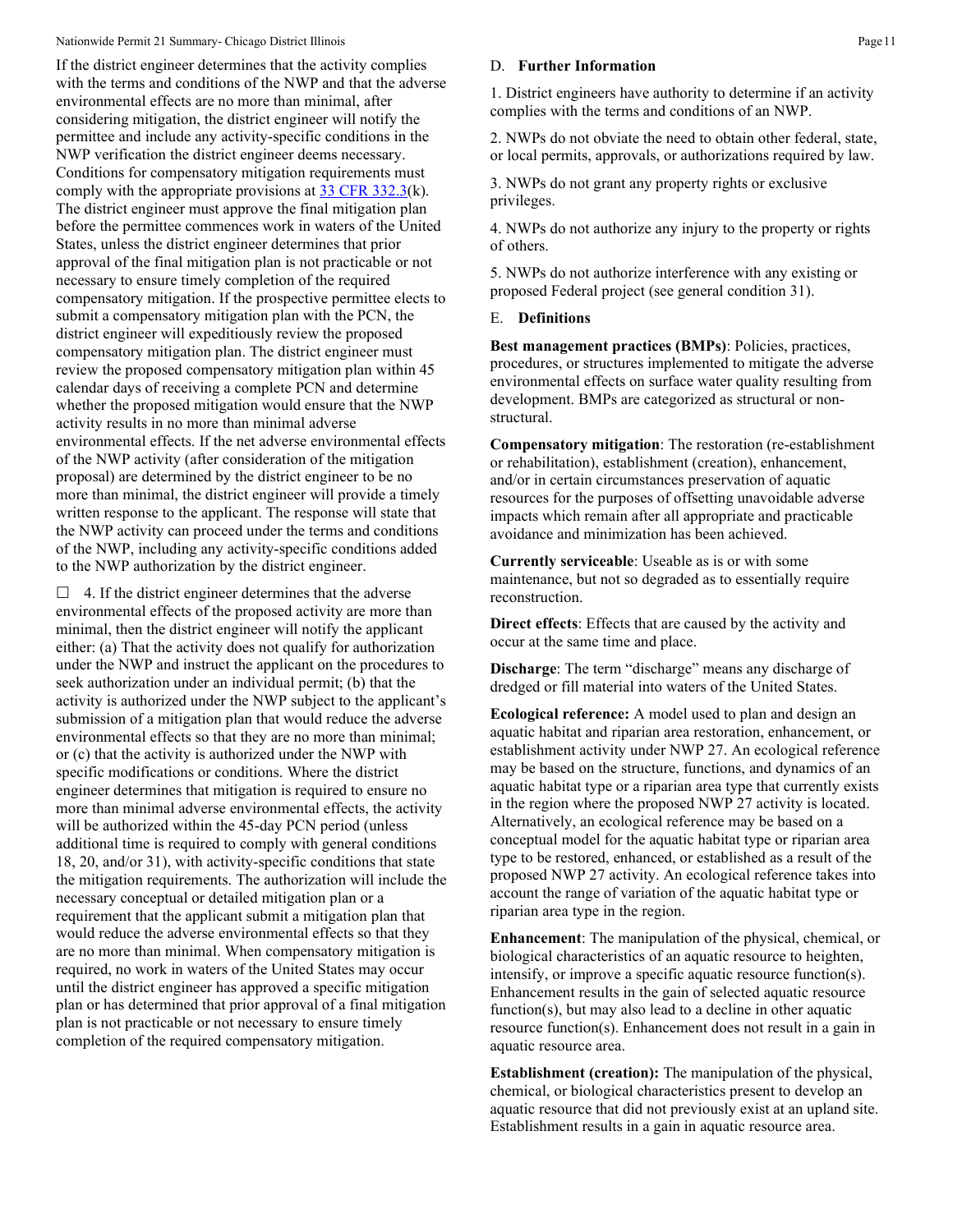**High Tide Line**: The line of intersection of the land with the water's surface at the maximum height reached by a rising tide. The high tide line may be determined, in the absence of actual data, by a line of oil or scum along shore objects, a more or less continuous deposit of fine shell or debris on the foreshore or berm, other physical markings or characteristics, vegetation lines, tidal gages, or other suitable means that delineate the general height reached by a rising tide. The line encompasses spring high tides and other high tides that occur with periodic frequency but does not include storm surges in which there is a departure from the normal or predicted reach of the tide due to the piling up of water against a coast by strong winds such as those accompanying a hurricane or other intense storm.

**Historic Property**: Any prehistoric or historic district, site (including archaeological site), building, structure, or other object included in, or eligible for inclusion in, the National Register of Historic Places maintained by the Secretary of the Interior. This term includes artifacts, records, and remains that are related to and located within such properties. The term includes properties of traditional religious and cultural importance to an Indian tribe or Native Hawaiian organization and that meet the National Register criteria (36 CFR part 60).

**Independent utility**: A test to determine what constitutes a single and complete non-linear project in the Corps Regulatory Program. A project is considered to have independent utility if it would be constructed absent the construction of other projects in the project area. Portions of a multi-phase project that depend upon other phases of the project do not have independent utility. Phases of a project that would be constructed even if the other phases were not built can be considered as separate single and complete projects with independent utility.

**Indirect effects**: Effects that are caused by the activity and are later in time or farther removed in distance, but are still reasonably foreseeable.

**Loss of waters of the United States**: Waters of the United States that are permanently adversely affected by filling, flooding, excavation, or drainage because of the regulated activity. The loss of stream bed includes the acres of stream bed that are permanently adversely affected by filling or excavation because of the regulated activity. Permanent adverse effects include permanent discharges of dredged or fill material that change an aquatic area to dry land, increase the bottom elevation of a waterbody, or change the use of a waterbody. The acreage of loss of waters of the United States is a threshold measurement of the impact to jurisdictional waters for determining whether a project may qualify for an NWP; it is not a net threshold that is calculated after considering compensatory mitigation that may be used to offset losses of aquatic functions and services. Waters of the United States temporarily filled, flooded, excavated, or drained, but restored to pre-construction contours and elevations after construction, are not included in the measurement of loss of waters of the United States. Impacts resulting from activities that do not require Department of the Army authorization, such as activities eligible for exemptions under section 404(f) of the Clean Water Act, are not considered when calculating the loss of waters of the United States.

**Navigable waters:** Waters subject to section 10 of the Rivers and Harbors Act of 1899. These waters are defined at 33 CFR part 329.

**Non-tidal wetland**: A non-tidal wetland is a wetland that is not subject to the ebb and flow of tidal waters. Non-tidal wetlands contiguous to tidal Start Printed Page 57394waters are located landward of the high tide line (i.e., spring high tide line).

**Open water:** For purposes of the NWPs, an open water is any area that in a year with normal patterns of precipitation has water flowing or standing above ground to the extent that an ordinary high water mark can be determined. Aquatic vegetation within the area of flowing or standing water is either non-emergent, sparse, or absent. Vegetated shallows are considered to be open waters. Examples of "open waters" include rivers, streams, lakes, and ponds.

**Ordinary High Water Mark**: The term ordinary high water mark means that line on the shore established by the fluctuations of water and indicated by physical characteristics such as a clear, natural line impressed on the bank, shelving, changes in the character of soil, destruction of terrestrial vegetation, the presence of litter and debris, or other appropriate means that consider the characteristics of the surrounding areas.

**Perennial stream**: A perennial stream has surface water flowing continuously year-round during a typical year.

**Practicable**: Available and capable of being done after taking into consideration cost, existing technology, and logistics in light of overall project purposes.

**Pre-construction notification:** A request submitted by the project proponent to the Corps for confirmation that a particular activity is authorized by nationwide permit. The request may be a permit application, letter, or similar document that includes information about the proposed work and its anticipated environmental effects. Pre-construction notification may be required by the terms and conditions of a nationwide permit, or by regional conditions. A preconstruction notification may be voluntarily submitted in cases where pre-construction notification is not required and the project proponent wants confirmation that the activity is authorized by nationwide permit.

**Preservation**: The removal of a threat to, or preventing the decline of, aquatic resources by an action in or near those aquatic resources. This term includes activities commonly associated with the protection and maintenance of aquatic resources through the implementation of appropriate legal and physical mechanisms. Preservation does not result in a gain of aquatic resource area or functions.

**Re-establishment**: The manipulation of the physical, chemical, or biological characteristics of a site with the goal of returning natural/historic functions to a former aquatic resource. Re-establishment results in rebuilding a former aquatic resource and results in a gain in aquatic resource area and functions.